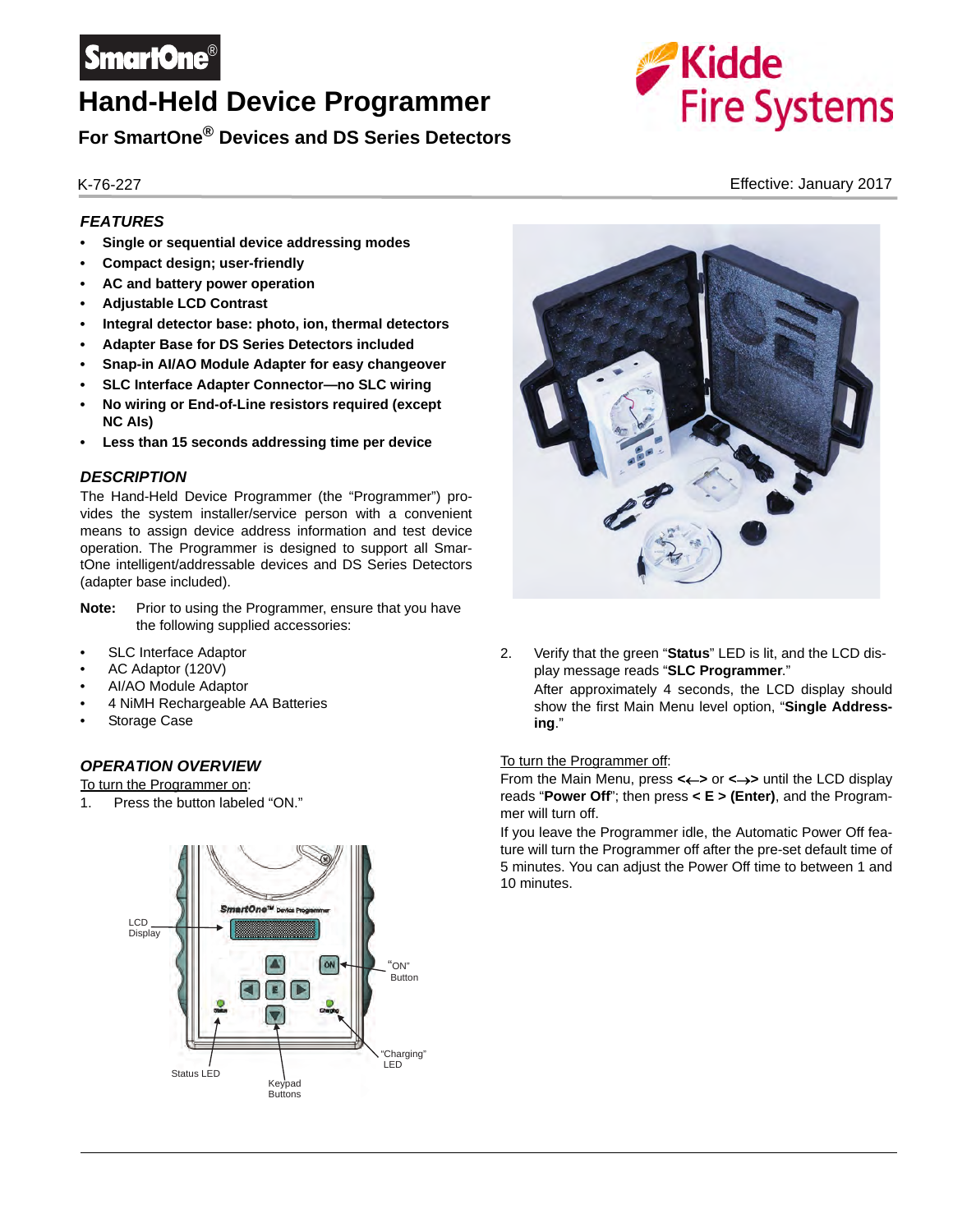### **GENERAL MENU NAVIGATION**

General menu navigation rules include the following keypad instructions:

- 1. Press the <1<sup>2</sup>> and < $\downarrow$ > buttons to navigate the menu **levels**.
- 2. Press <**E**> (**Enter**) to enter any **sub-menu** from any higher level.
- 3. Press the **<>** button to return to a **previous menu**.

#### **MAIN MENU LEVEL SELECTIONS**

To access Main Menu selections, press the **<>** and **<>** buttons until the LCD display shows the desired selection, then press <**E**>. There are four Main Menu selections:

- **Single Addressing** Set an address for a single device at a time.
- **Sequential Addressing** Set an address **range** (with a start address and end address), and give each device a unique address within that range. Program multiple devices quickly, and reduce the possibility of setting duplicate addresses.
- **Alarm Test** Test the alarm initiating responses of initiating devices. A device that fails the Alarm Test should not be installed.
- **Options** Adjust LCD settings; show current firmware version; adjust the Power-Off timer.

# **CONNECTING TO VARIOUS SMARTONE DEVICES**

(The power may be ON or OFF when connecting the various SmartOne devices.)

#### **Smoke/Heat Detectors**

Snap the detector into the detector base, orient the index marker on the device to the five o'clock position, then rotate clockwise.



#### **Addressable Input/Addressable Output Modules**

1. Connect the AI/AO Module Adaptor to the detector base, orient the index marker on the device to the five o'clock position, then rotate clockwise.



2. Insert the AI or AO module so that the terminal block faces left. Tilt the module into the recess of the adaptor so that the terminal block screws make contact with the springloaded probes; then snap the back of the module into the right half of the recess.

#### **Other Devices**

Plug the SLC Interface Adaptor jack into the Programmer Connector marked "SLC OUT." Locate terminal blocks on device labeled "SLC" or "PC Line." Connect one SLC Interface Adaptor wire to Terminal "A" on the device, and the other wire to Terminal "B."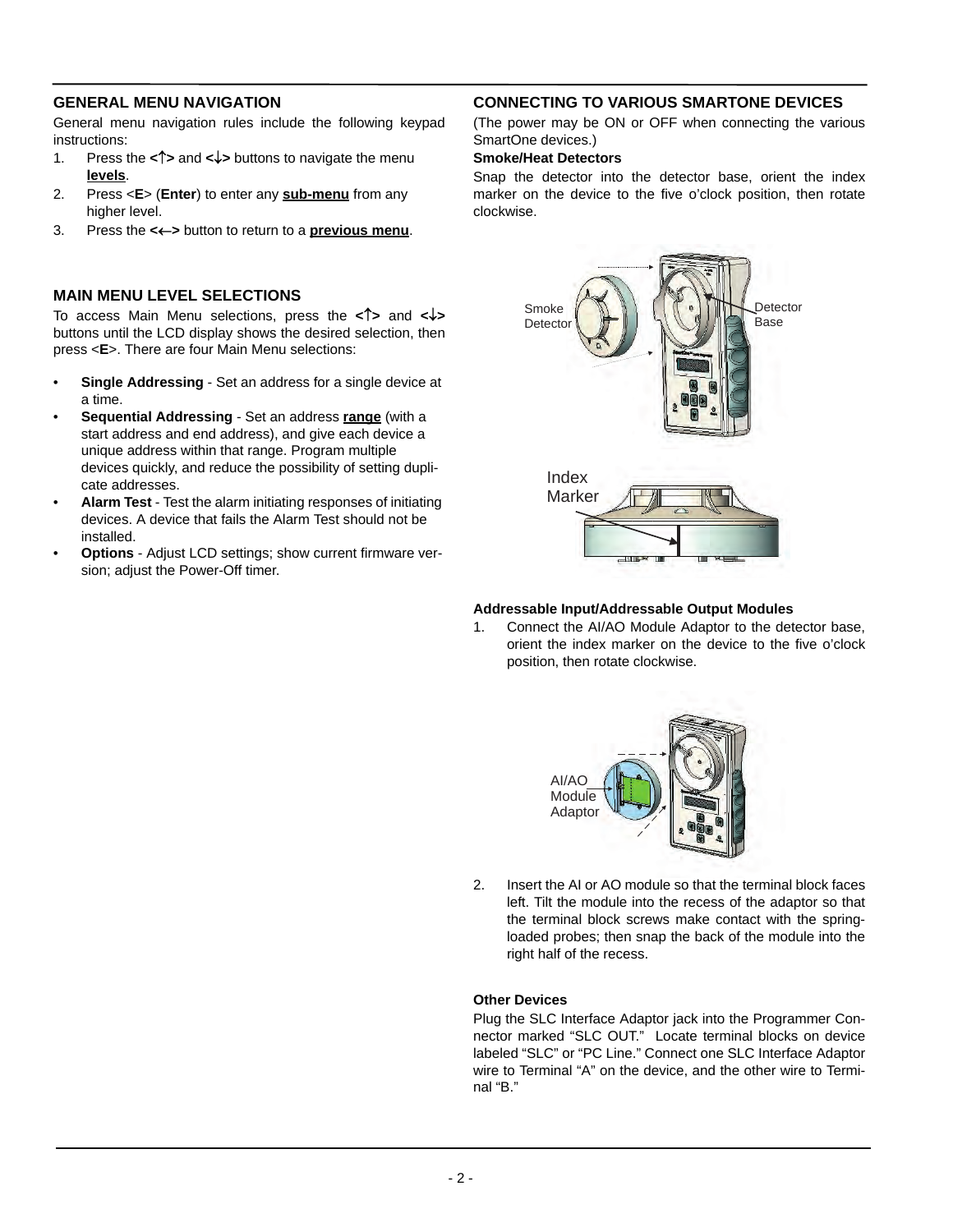# *SUPPORTED DEVICES*

| <b>SmartOne Device</b>             | Part No.      |
|------------------------------------|---------------|
| <b>Ionization Detectors</b>        | 70-402001-100 |
|                                    | 70-401001-000 |
|                                    | 70-401002-000 |
|                                    | 70-401004-000 |
| <b>Photoelectric Detectors</b>     | DS-PS         |
|                                    | 71-402001-100 |
|                                    | 71-401001-000 |
|                                    | 71-401002-000 |
|                                    | 71-401004-000 |
| <b>Heat Detector</b>               | <b>DS-HFS</b> |
|                                    | 70-404001-100 |
| Addressable Contact Input Devices  | 70-407008-001 |
|                                    | 70-407018-001 |
|                                    | 70-407008-002 |
| Addressable Contact Output Devices | 70-408004-001 |
|                                    | 70-408014-001 |
| Addressable Sounder Module         | 70-200200-001 |
|                                    | 70-200200-002 |
| Addressable AlarmLine Module       | 73-100001-003 |
| <b>Remote Releasing Module</b>     | 70-600000-001 |
|                                    | 70-600000-002 |

#### *TROUBLE CODES*

| Code                                                                                                                  | <b>Meaning</b>                          |  |
|-----------------------------------------------------------------------------------------------------------------------|-----------------------------------------|--|
| Low Battery                                                                                                           | Batteries need recharging or            |  |
|                                                                                                                       | replacing                               |  |
| Short Circuit on                                                                                                      | Flying leads shorted, or internal short |  |
| <b>SLC</b>                                                                                                            | on device under test                    |  |
| Flash Error!                                                                                                          | Programmer's Internal Memory            |  |
|                                                                                                                       | failure*                                |  |
| Unknown Type                                                                                                          | Programmer does not support             |  |
|                                                                                                                       | device*                                 |  |
| <b>Active Troubles in</b>                                                                                             | Normally Closed Addressable Con-        |  |
| Alarm                                                                                                                 | tact Input Device P/N 70-407008-002     |  |
|                                                                                                                       | requires that input terminal blocks     |  |
|                                                                                                                       | SWA and SWB be jumpered                 |  |
|                                                                                                                       | together before addressing.             |  |
| - Unassigned Type                                                                                                     |                                         |  |
| - In Alarm                                                                                                            |                                         |  |
| - In Pre-Alarm                                                                                                        |                                         |  |
| - Contact Failure                                                                                                     |                                         |  |
| - Drift Frror                                                                                                         | Internal fault on device being tested*  |  |
| - Relay Fault                                                                                                         |                                         |  |
| - Memory Fault<br>- Alarm Fault                                                                                       |                                         |  |
| - Device Test Mode                                                                                                    |                                         |  |
|                                                                                                                       |                                         |  |
|                                                                                                                       |                                         |  |
| * Remove the device and allow the Programmer to clear.<br>Then re-attach the device being tested. If the device fails |                                         |  |
| again, do not install the device.                                                                                     |                                         |  |
|                                                                                                                       |                                         |  |

# *ORDERING INFORMATION*

| Part No.      | <b>Description</b>                                                                                                                                                                                                                                                                                |
|---------------|---------------------------------------------------------------------------------------------------------------------------------------------------------------------------------------------------------------------------------------------------------------------------------------------------|
| 70-600000-100 | SmartOne Hand-Held Device Pro-<br>grammer (complete unit)<br>Contents include the following:<br><b>SLC Interface Adaptor</b><br>AC Adaptor (120 V)<br>AI/AO Module Adaptor<br>4 NiMH Rechargeable AA Bat-<br>teries<br>Storage Case<br>Includes one (1) DS Series<br>Detector Programming Adapter |
| 70-600000-101 | SmartOne Hand-Held Device Pro-<br>grammer-<br>only with SLC Interface Adaptor<br>and Quick Reference Guide.<br>(Does <b>NOT</b> include other Adap-<br>tors, Batteries, or Storage Case.)                                                                                                         |
| 06-220197-001 | Accessory Kit-contents include the<br>following:<br>SLC Interface Adaptor<br>AC Adaptor (120V)<br>AI/AO Module Adaptor                                                                                                                                                                            |
| 06-118577-001 | AC Adaptor (240V)                                                                                                                                                                                                                                                                                 |
| 70-600000-110 | DS Series Detector Programming<br>Adapter                                                                                                                                                                                                                                                         |